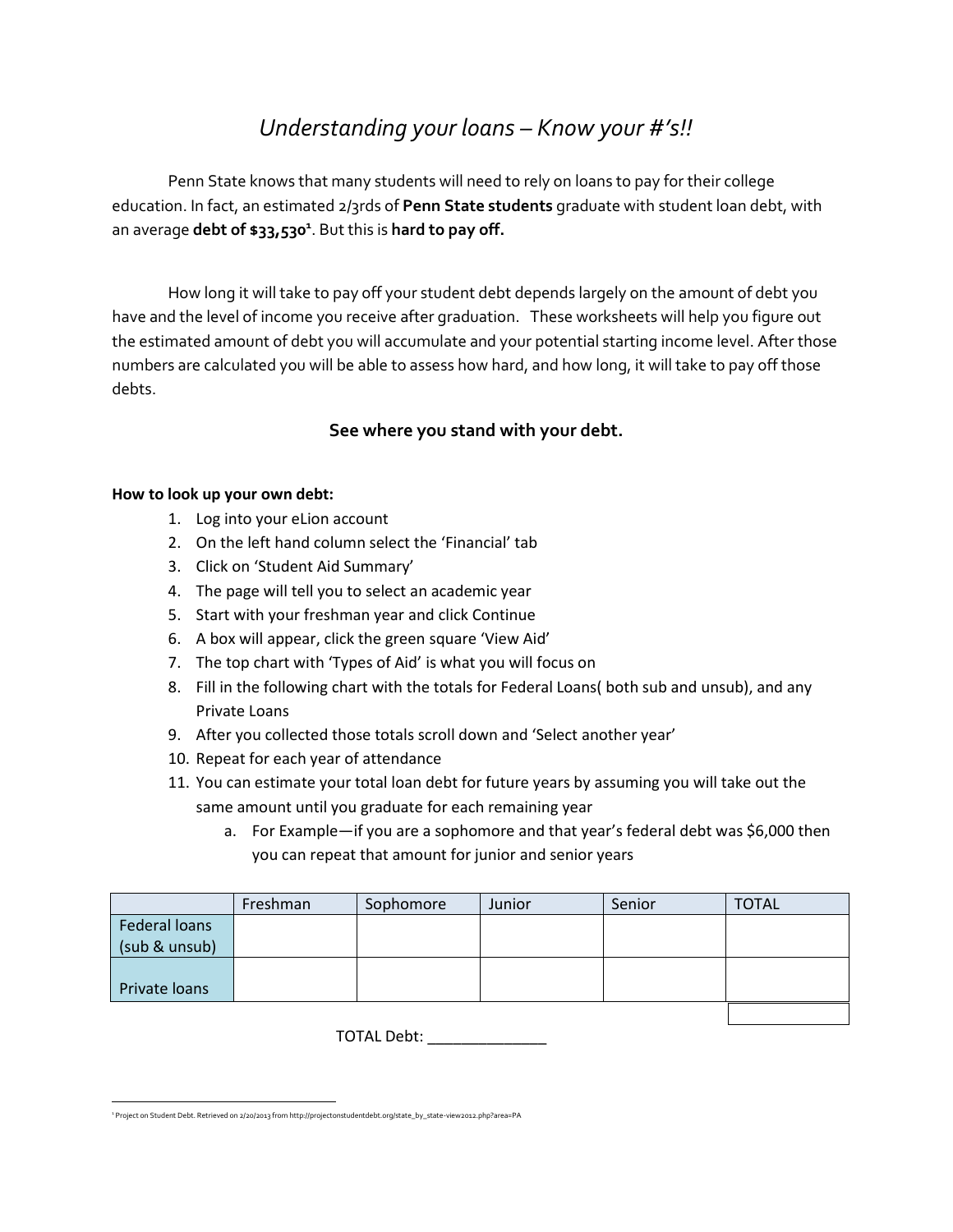#### **Get a rough sense of your loan payments and salary needs**

Now that you have calculated your total debt after graduation, it's time to estimate your loan payments. Follow the instructions below to calculate your loan payment. We're going to take you to an on-line calculator that helps you get a rough sense of what your student loan payments will be. A few very important caveats:

\*\* These calculators assume you will pay off your loans in 120 months (10 years). If you have loans that have longer repayment periods, the estimates will not be accurate! If you know your loan repayment period, you can change that number.

\*\*\* These calculators assume your interest rate on your loan is 6.8%. For some of you that may be the case. Others may have loans with LOWER or HIGHER interest rates. If you know your interest rates, go ahead and change those numbers too. As we saw in class, your interest rate matters a lot for how much you will pay. Some of you have loans from SEVERAL sources, each with DIFFERENT interest rates. In this case, you can play around with this calculator to get a rough sense of your payments, but you should get a financial aid professional to help you create an accurate estimate of your payments.

\*\*\* When these calculators estimate your recommended salary, they are assuming you will only spend 8% of your salary on your monthly student loan payment. Other financial advisors say up to 12% is ok. Either way, the point is that student loan payments are only one of your expenses. You need to pay for rent, food, and other living expenses. In addition, many people want to get married, buy a house, and have kids during these years.

\*\*\*\* *If you have a lot of loans, you will get a recommended salary that is far higher than what you will be able to earn.* **Do not panic!** There are strategies to help you manage this level of debt. But you will need a serious plan. Take this as an opportunity to get professional help to come up with a plan that will work for you. Strategies people use:

- Reduce your debt for as much of college as you have left
- Choose your career carefully to maximize your earnings
- Plan to have very low living expenses for a year or two and pay down your debt in big chunks until it is more manageable
- Avoid graduate school debt
- Learn about the different ways to repay high amounts of student loans, including alternate loan repayment plans that adjust your payments based on your income
- Most importantly get professional help. These are complicated issues.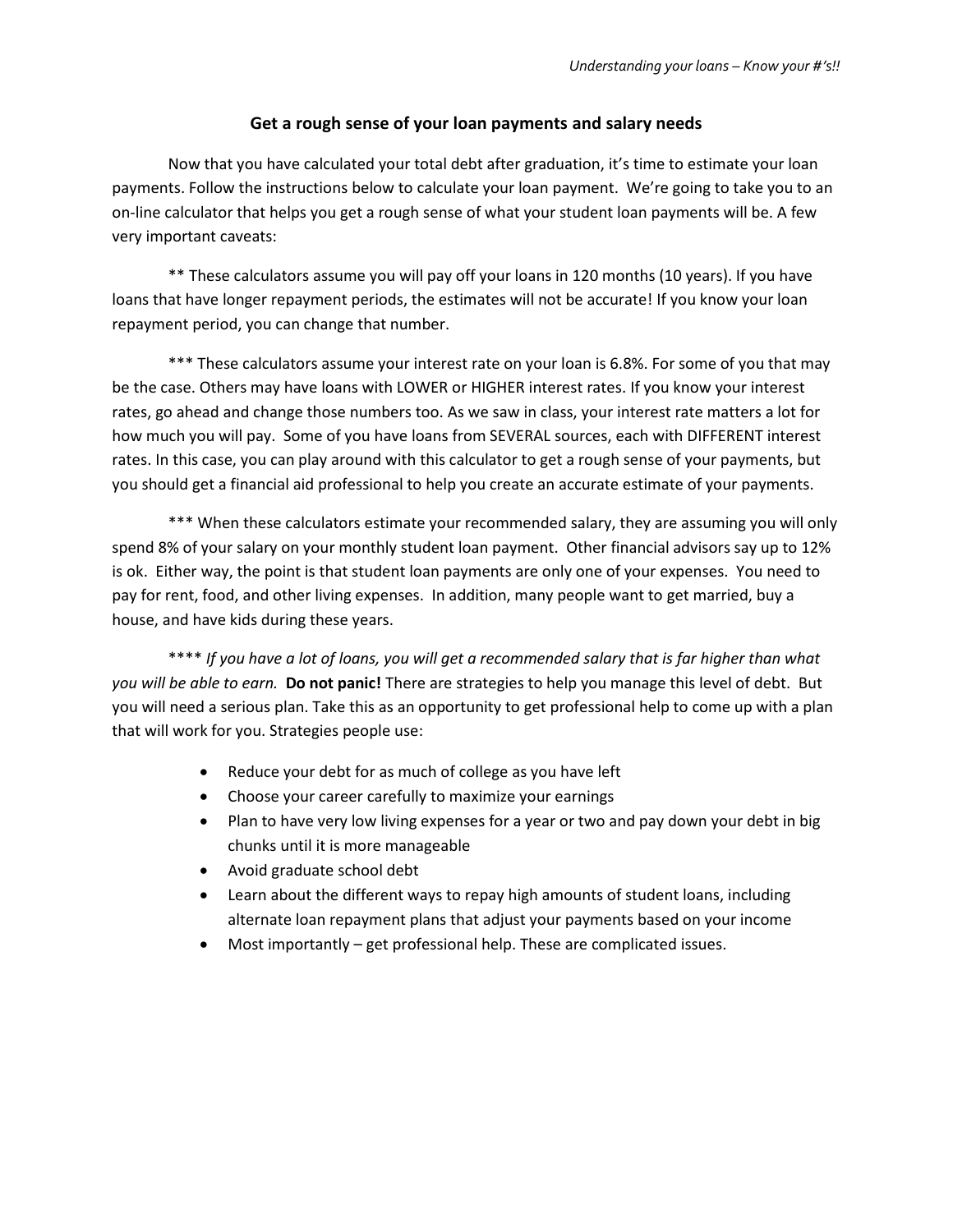### **Now, know your numbers**

- 1. Go to— <http://mappingyourfuture.org/paying/standardcalculator.htm>
- 2. Plug in the amount of debt you will take on before you graduate from college.
- 3. If you know your interest rate on that debt and the repayment period, change those numbers as well.
- 4. Click "compute payment and costs"
- 5. Use the box below to enter about how much your monthly payments will be

| <b>Total Debt Amount</b> | Rough Monthly Payment | Recommended Salary to<br>Keep Debt Below 8% of<br>Earnings |
|--------------------------|-----------------------|------------------------------------------------------------|
|                          |                       |                                                            |
|                          |                       |                                                            |

## **How much are you likely to earn in different careers?**

Your ability to repay your loans is based in large part on how much you are likely to earn. If you have a lot of debt, you should very carefully consider the salary and the graduate school requirements for careers you want to enter. When looking at potential career choices, look up the salary. Be careful to find the typical **starting (or entry-level) salary** and *not* estimates of the median or average salary. When people start careers, they typically make less money than those who have been working in the field for many years.

| Here are some examples. Thinking ahead, what might your entry-level salary be? |  |  |
|--------------------------------------------------------------------------------|--|--|
|                                                                                |  |  |

| Career                                                               | <b>Average Starting Salary</b><br>(pre-taxes) | <b>Important Qualifications</b>                                                                                                                             |
|----------------------------------------------------------------------|-----------------------------------------------|-------------------------------------------------------------------------------------------------------------------------------------------------------------|
| <b>Guidance Counselor</b><br>(Educational, Vocational, or<br>School) | $$33,160^2$                                   | A Masters degree is often required to become<br>licensed or certified.                                                                                      |
| <b>Social Worker</b><br>(Child, Family, or School)                   | $$32,500^3$                                   | A Masters degree is often required for<br>positions in health and school settings and is<br>required for clinical work. You may also need<br>certification. |
| Child Life Specialist <sup>4</sup>                                   | $$37,513^5$                                   | Often requires certification and a child life<br>internship.                                                                                                |

l <sup>2</sup> eHow Money (April, 2011). What is the staring salary for a guidance counselor? Retrieved from

http://www.ehow.co.uk/info\_8248210\_starting-salary-guidance-counselor.html

<sup>3</sup> eHow Money (2011). Social worker starting salary. Retrieved from http://www.ehow.com/about\_5431563\_social-worker-starting-salary.html

<sup>4</sup> Salary.com (2011). Child life specialist salary. Retrieved from http://www1.salary.com/Child-Life-Specialist-salary.html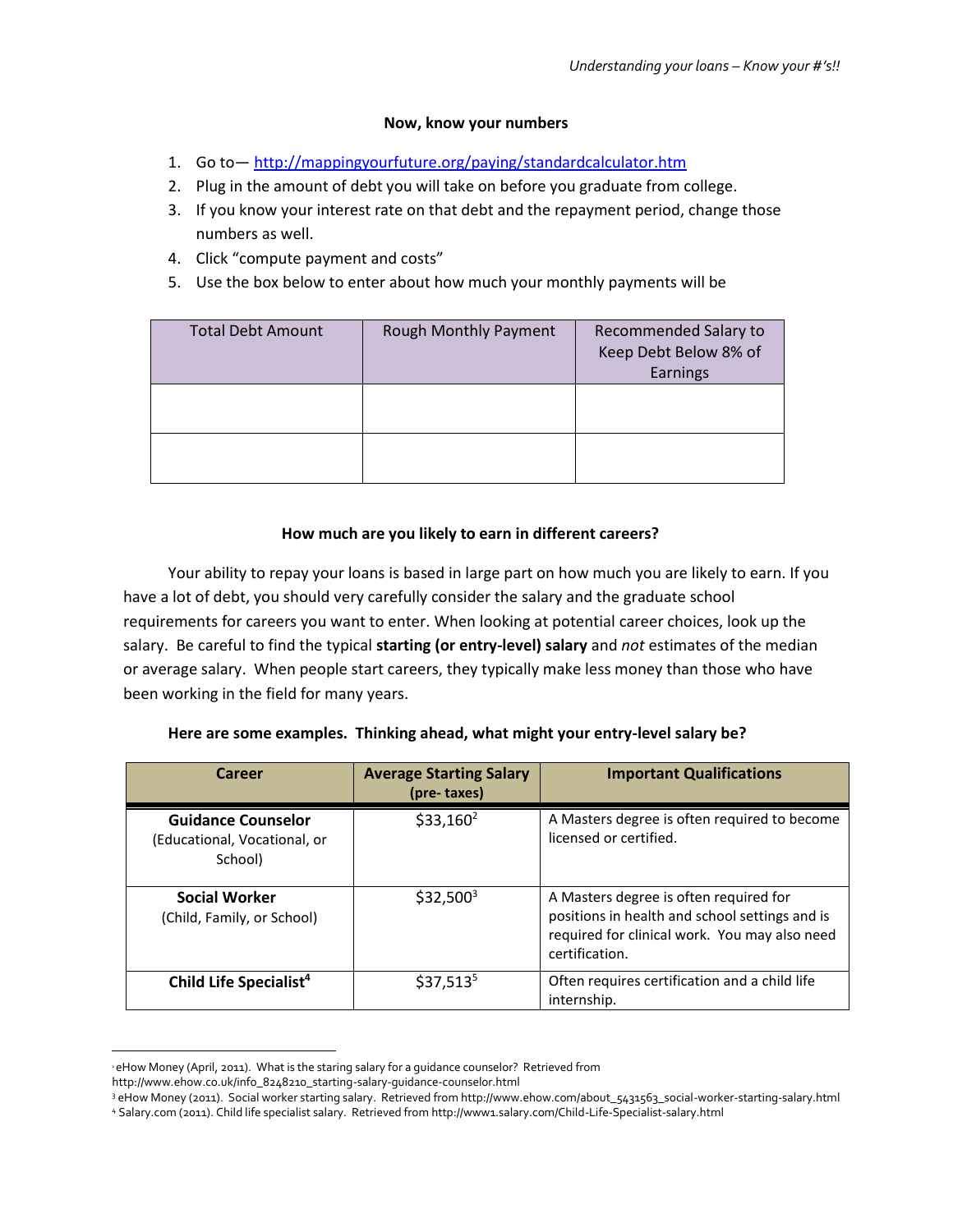| Career                           | <b>Average Starting Salary</b><br>(pre-taxes) | <b>Important Qualifications</b>                                                                                       |
|----------------------------------|-----------------------------------------------|-----------------------------------------------------------------------------------------------------------------------|
| <b>Child Care Worker</b>         | $$17,316^6$                                   | There are state-to-state differences in<br>requirements of education (from H.S. to<br>college degrees) and licensure. |
| <b>Geriatric Care Management</b> | \$30,000 to \$35,0007                         | Bachelors degree, licensing, continuing<br>educations                                                                 |
| <b>Human Resources Manager</b>   | $$43,200^8$                                   | May require internship or on job training.                                                                            |
| <b>Elementary School Teacher</b> | $$25,000 - $30,000^9$                         | Requires licensure in addition to a B.S., such<br>as the HDFS/ECE concurrent degree.                                  |
| <b>Occupational Therapy</b>      | \$45,00010                                    | B.S. in occupational therapy, master's degree<br>program, post-baccalaureate certificate<br>degree                    |
| <b>Special Education Teacher</b> | \$37,50011                                    | Bachelors degree, state licensing, certification                                                                      |

#### **Look up your own careers of interest**

#### **To look up your own career interests follow the directions below:**

- 1. Go to Career Services web page:<http://studentaffairs.psu.edu/career/>
- 2. Use the "For Students" drop down box and click "Majors and Careers"
- 3. Scroll down to "Read about careers of interest"
- 4. Click on "Career Internet Database"
- 5. Click on "Members Click Here"
- 6. Log in using the password
	- a. Username: 1484w Password: future
- 7. On the top, click on "Career List"
- 8. On the left, click on "List of All Reports"
- 9. You will be taken to a web page with many different career options. Select any you would like to read about.
- 10. Use the box on the next page to select your top career choices—enter the career, starting salary, and if a graduate degree is necessary.

 $\overline{\phantom{a}}$ 

<sup>5</sup> Child Life Council (2008). Summary of the 2008 child life profession compensation survey results. Retrieved from http://www.childlife.org/Career%20Center/ChildLifeCompensation.cfm

<sup>6</sup> The Princeton Review. (2011). Careers. Retrieved from http://www.princetonreview.com/Careers.aspx?cid=35&page=4 <sup>7</sup> Career Interest Database. Career in Geriatric Care Management. Retrieved on 2/22/2013 from http://www.careersinternet.org/members/careerpages/geriatriccare.htm

<sup>8</sup> The Princeton Review. (2011). Careers. Retrieved from http://www.princetonreview.com/Careers.aspx?cid=78&page=4

<sup>9</sup> Career Interest Database. Careers as an Elementary Teacher. Retrieved on 6/27/2013 from http://www.careers-

internet.org/members/careerpages/elementaryteacher.htm

<sup>&</sup>lt;sup>10</sup> Career Interest Database. Career as an Occupational Therapist. Retrieved on 2/22/2013 from http://www.careersinternet.org/members/careerpages/OT.htm

<sup>11</sup> Career Interest Database. Career as a Special Ed Teacher. Retrieved on 2/22/2013 from http://www.careersinternet.org/members/careerpages/TeacherSpecialEd.htm